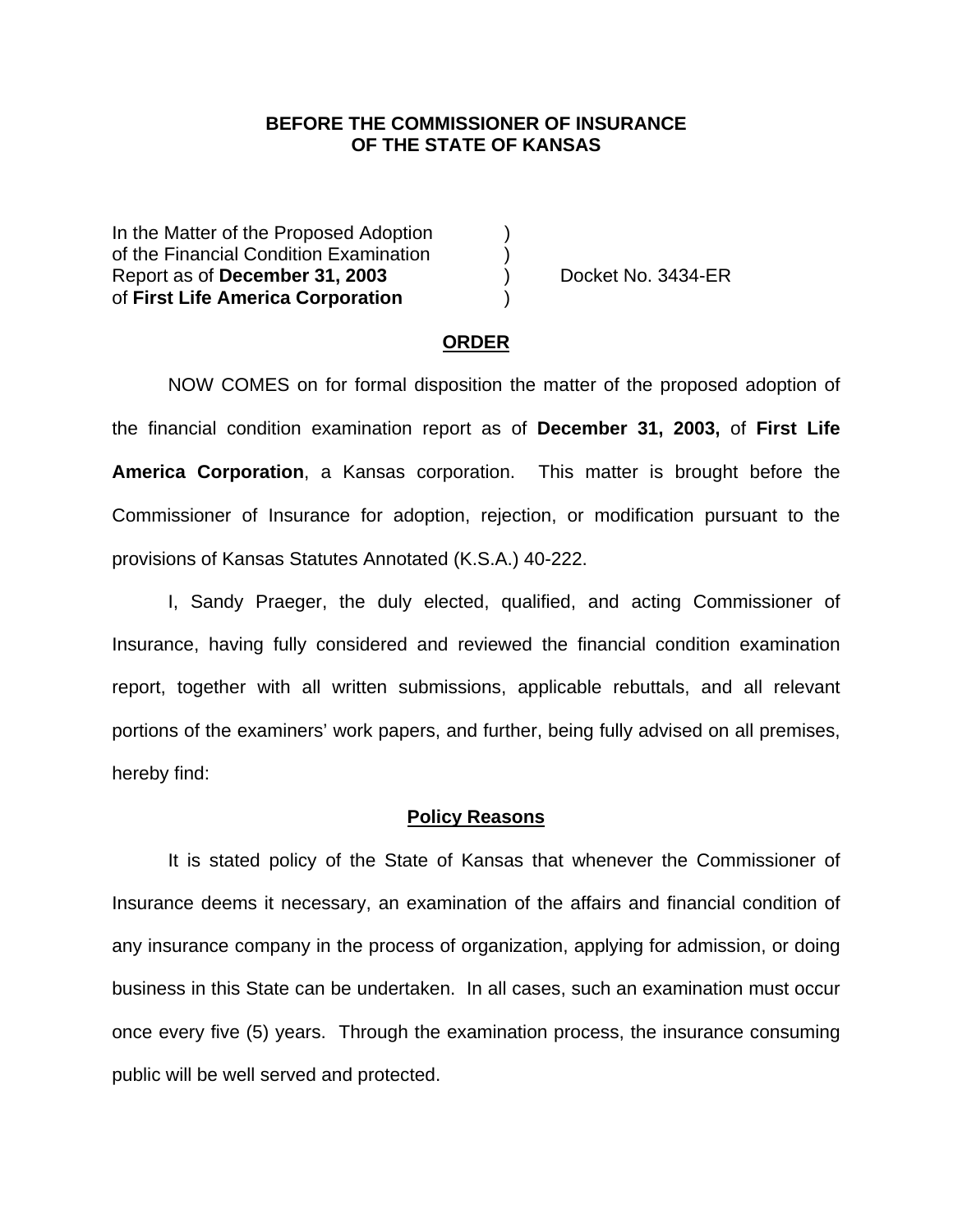#### **Findings of Fact**

 1. The Commissioner of Insurance has jurisdiction over this matter pursuant to K.S.A. 40-222.

 2. An examination of **First Life America Corporation** was undertaken by the Kansas Insurance Department and was completed on **January 24, 2005**.

 3. The examiner-in-charge tendered and filed with the Kansas Insurance Department a verified written report of the examination within thirty (30) days following completion of the examination, to wit; **January 21, 2005**.

 4. Following receipt of the verified report, the Kansas Insurance Department transmitted the report to **First Life America Corporation** on **January 25, 2005**, with a duly executed notice advising the company of its opportunity to prepare and submit to the Kansas Insurance Department a written submission or rebuttal with respect to any and all matters contained in the report. **First Life America Corporation** was further advised that any written submission or rebuttal needed to be filed with the Kansas Insurance Department no later than thirty (30) days after receipt of the verified report.

 5. **First Life America Corporation** filed a written **Acceptance** of the verified report on **February 3, 2005.**.

 6. Based upon the written submission tendered by **First Life America Corporation**, the company **accepted the** matters contained in the verified report.

 7. Within thirty (30) days of the end of the time period allowed for written submission or rebuttal, the Commissioner of Insurance fully reviewed the report, together with all written submissions and rebuttals provided by **First Life America**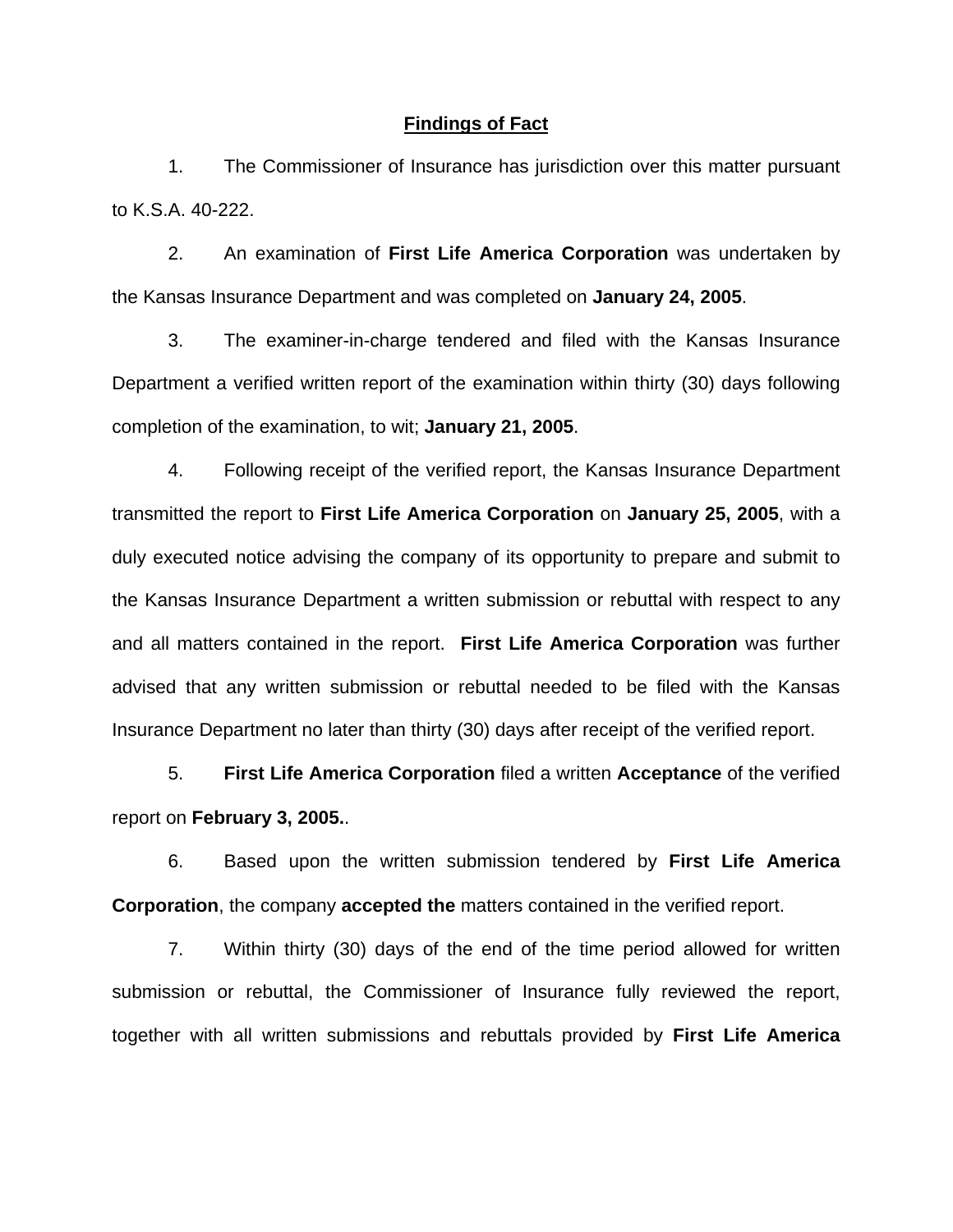**Corporation**. The Commissioner of Insurance further reviewed all relevant workpapers.

8. No other written submissions or rebuttals were submitted by **First Life** 

# **America Corporation**.

# **Conclusion of Law**

9. K.S.A. 40-222(d)(2) provides:

"Within 30 days of the end of the period allowed for the receipt of written submissions or rebuttals, the commissioner shall fully consider and review the report, together with any written submissions or rebuttals and any relevant portions of the examiners workpapers and enter an order:

- (A) Adopting the examination report as filed or with modification or corrections. If the examination report reveals that the company is operating in violation of any law, regulation or prior order of the commissioner, the commissioner may order the company to take any action the commissioner considers necessary and appropriate to cure such violations; or
- (B) rejecting the examination report with directions to the examiners to reopen the examination for purposes of obtaining additional data, documentation or information, and refiling pursuant to subsection (k); or
- (C) call and conduct a fact-finding hearing in accordance with K.S.A. 40- 281 and amendments thereto for purposes of obtaining additional documentation, data, information and testimony."
- 10. Based upon the Finding of Fact enumerated in paragraphs #1 through #8

above, the financial condition examination report as of **December 31, 2003,** of **First** 

**Life America Corporation** should be adopted.

## **IT IS THEREFORE, BY THE COMMISSIONER OF INSURANCE, ORDERED THAT:**

1. The financial condition examination report as of **December 31, 2003,** of

### **First Life America Corporation**, here is adopted.